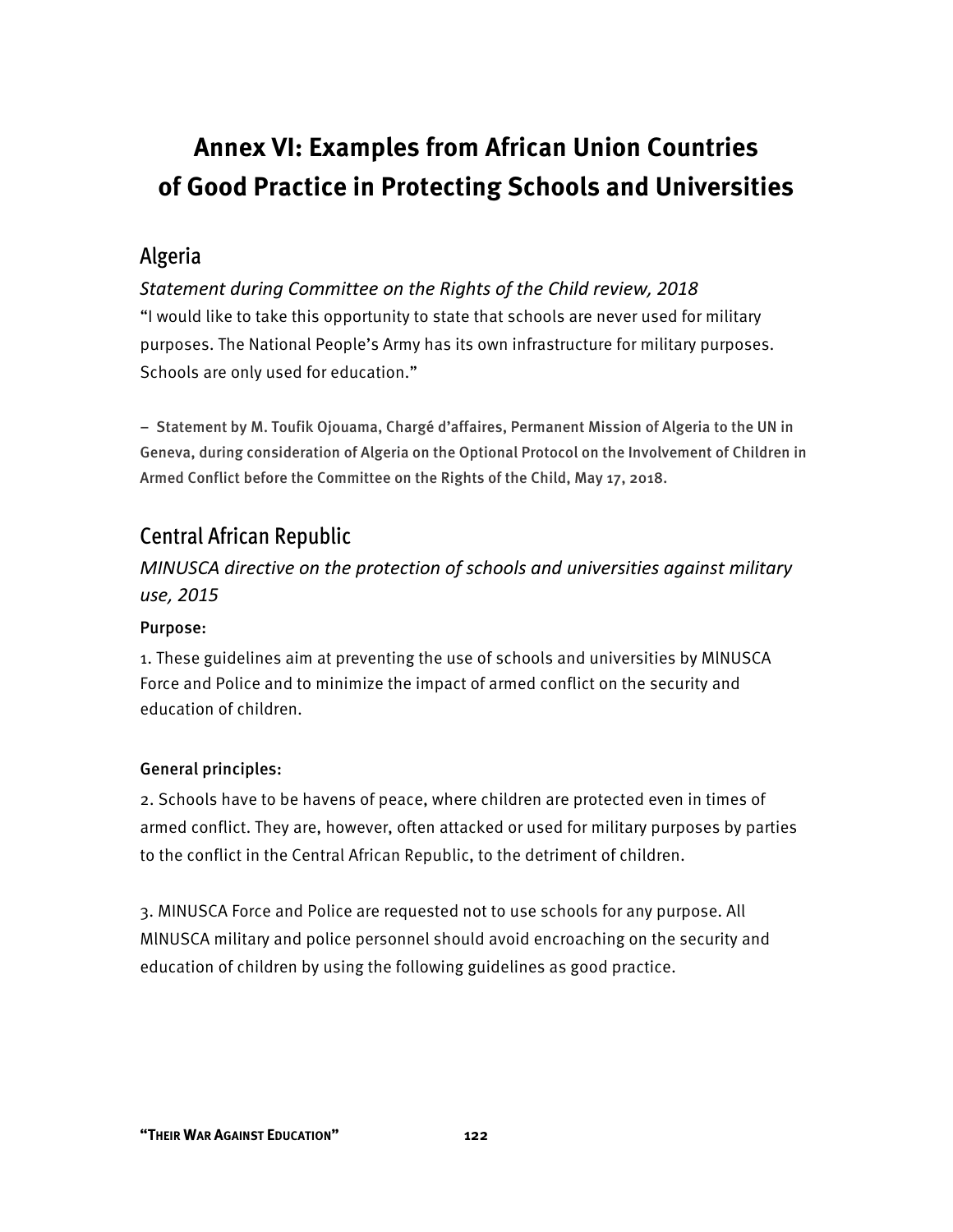4. Schools and universities that are operational should never be used in any way. This applies to schools and universities that are closed after school hours, during weekends and holidays and during vacation periods.

5. Abandoned schools and university buildings which are occupied or used by MINUSCA Force and Police should be liberated without delay in order to allow educational authorities to reopen them as soon as possible. All signs of militarisation or fortification of such buildings or structures should be completely removed after the withdrawal and any damage caused to the institution should be repaired quickly before hand-over to the authorities, to allow the return to educational use.

6. All ammunitions, unexploded ordinance or war debris should be cleared from the site.

7. The use of a school or university by a party to a conflict is not permitted, and cannot provide grounds for continuation of such use.

8. Military and police personnel tasked to secure schools or universities should avoid wherever possible entering into the school premises or buildings in order not to compromise their civilian status.

9. The Force Commander and the Police Commissioner are requested to ensure the implementation and wide dissemination of this directive.

− United Nations Multidimensional Integrated Stabilization Mission in the Central African Republic (MINUSCA) directive on the protection of schools and universities against military use, from Special Representative to the Secretary General Parfait Onanga-Anyanga, MINUSCA/OSRSG/046/2015, December 24, 2015.

### *Political Agreement for Peace and Reconciliation in the Central African Republic, 2019*

Article 5: For their part, the armed groups undertake... (c) To refrain from engaging in any act of destruction or illegal occupation of public buildings and sites, such as … schools…

Annex I, 2: The Parties agree that this immediate, complete and irrevocable cessation of hostilities commits them to scrupulously refrain from: (a) Any violation of international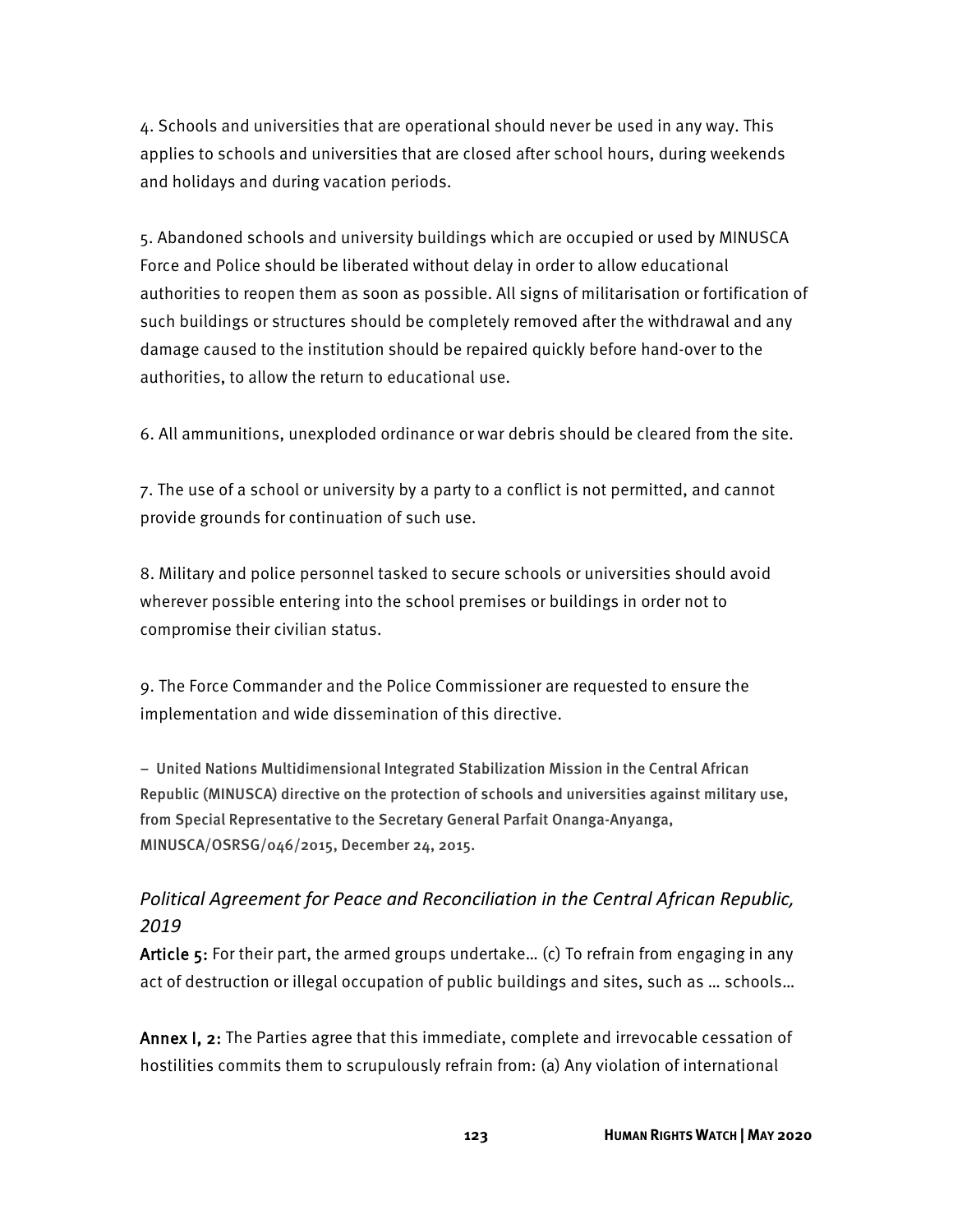humanitarian law, including crimes perpetrated against civilians and against the staff and property of … schools…

— Political Agreement for Peace and Reconciliation in the Central African Republic, S/2019/145, February 2019.

# Côte d'Ivoire

#### *Child Protection Training Module, 2017*

The armed forces of Côte d'Ivoire have integrated modules on the rights and protection of children into trainings provided in military schools, academies, and training centers. The training now includes a specific module on prohibiting occupation of schools and training institutions. The training is established in the four military regions of Côte d'Ivoire, and provided by a child protection cell, which is staffed with trained military personnel.

− Information from Legal Adviser for Military Operations, Ministry of Defense, Côte d'Ivoire.

### Democratic Republic of Congo

#### *Child Protection Act, 2009*

The State ensures the necessary protection, education, and care for children affected by armed conflict, tensions, or civil unrest…

− Law on Child Protection, 009/01, January 10, 2009, art. 72.

#### *Ministerial Directive, 2013*

I urge you to educate all members of the [Congolese army] that all those found guilty of one of the following shortcomings will face severe criminal and disciplinary sanctions: ... Recruitment and use of children… Attacks against schools ... requisition of schools ... for military purposes, destruction of school facilities.

− Minister of Defense Alexandre Luba Ntambo, Ministerial Directive on the Implementation of the Action Plan, Ministry of Defense, No. VPM/MDNAC/CAP/0909/2013, May 2, 2013.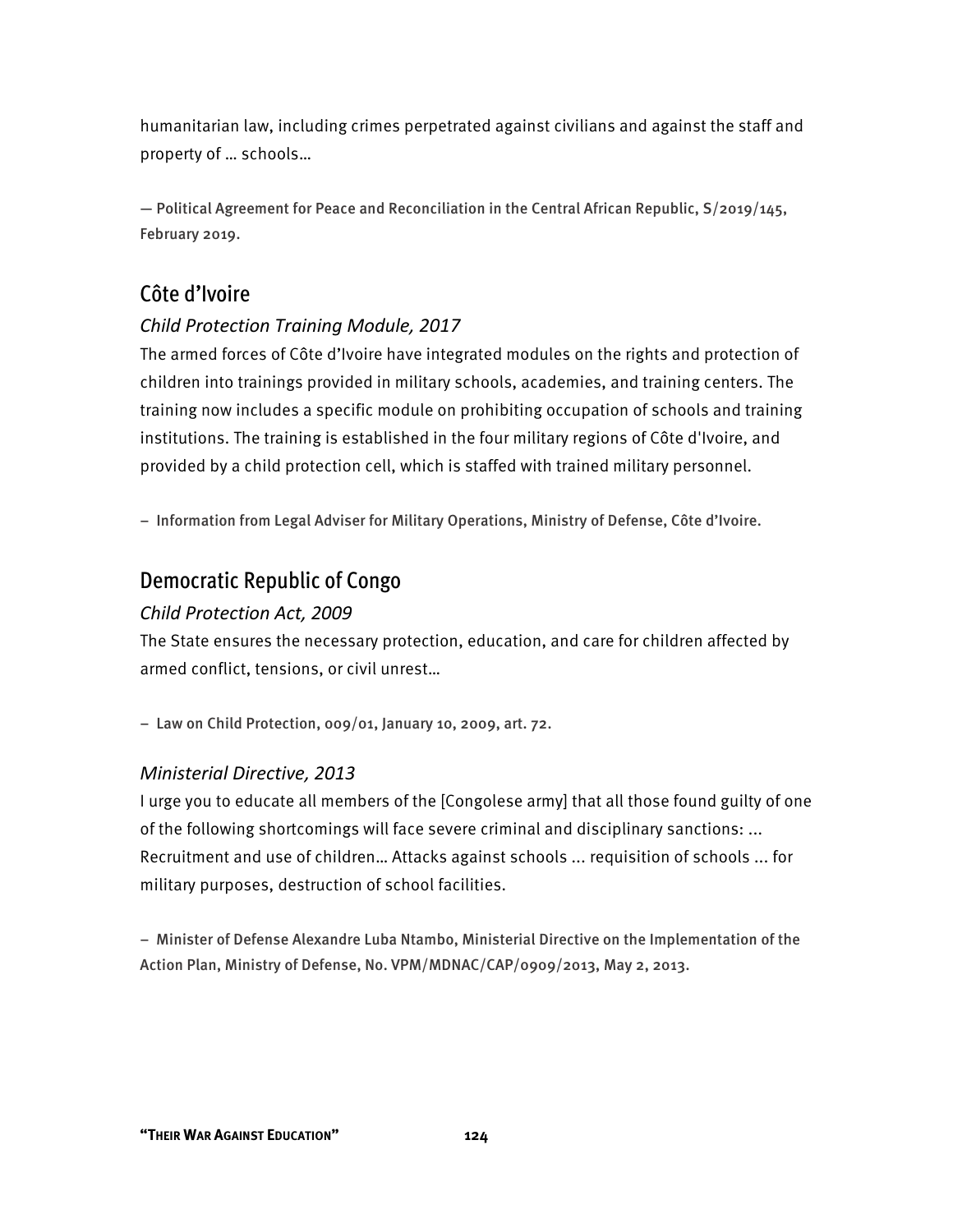# Mali

# *Education Ministry Decision Establishing Safe Schools Declaration Technical Committee, 2019*

Article 1: Under the authority of the Minister of National Education, a technical committee is set up to monitor the operationalization of the Safe Schools Declaration…

Article 2: The Ministry of National Education holds the presidency of the technical committee…

Article 3: The technical committee monitoring the operationalization of the Safe Schools Declaration is responsible for:

− Developing and implementing an action plan

− Disseminating the Safe Schools Declaration and the Related Guidelines [on Protecting Schools and Universities from Military Use during Armed Conflict];

- − Strengthening stakeholder capacity on the Declaration and its Guidelines;
- − Following the application of the Declaration and its Guidelines.

Article 4: The technical committee monitoring the operationalization of the Safe Schools Declaration developing its own internal regulations. It reports to the Secretary General of the Ministry of National Education every three months and produces an annual report of activities.

Article 5: The technical committee consists as follows:

- − Three representatives of the Ministry of National Education;
- − Two representatives from the Ministry of Defence and Veterans Affairs;
- − Two representatives of the Ministry of Security and Civil Protection;
- − A representative of the Ministry of Foreign Affairs and International Cooperation;
- − A representative of the Ministry of Justice…;
- − A representative of the Ministry in charge of territorial administration;
- − A representative of the Ministry of Digital Economy and Communication;
- − A representative of the Ministry of Women's, Child and Family Promotion;
- − A representative of the Ministry of Religious Affairs…;
- − A representative of the Children's Parliament;
- − A UNICEF representative;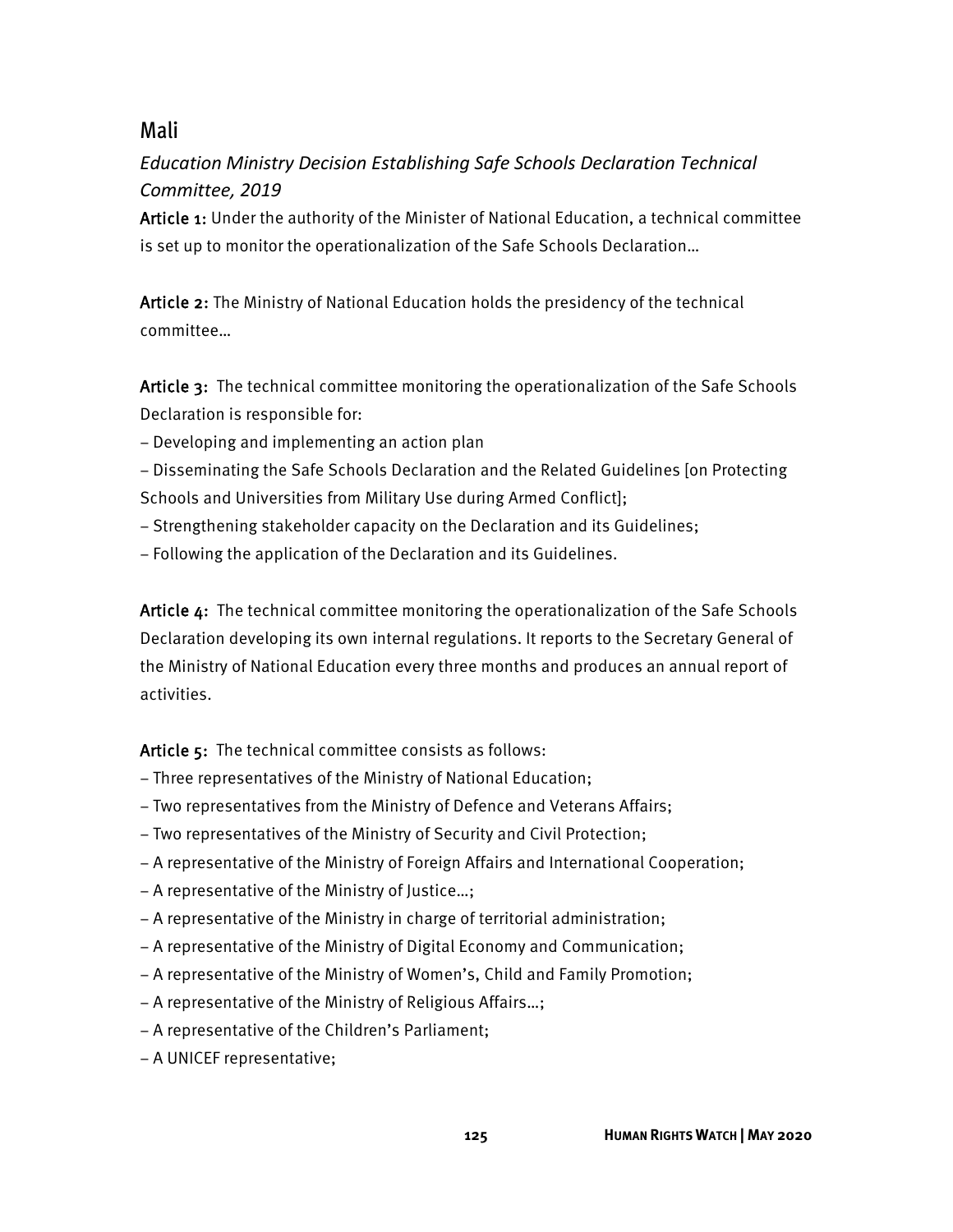− A representative of [The United Nations Multidimensional Integrated Stabilization Mission in Mali];

- − A representative of Save the Children International;
- − A representative of Plan International Mali;
- − A representative of the NGO Norwegian Refugee Council (NRC);
- − A representative of the Malian Coalition for Children's Rights (COMADE).

Note: The Technical Committee may, on an ad hoc basis, be joined by any other person/ competence that it deems useful for its work.

Article 6: The technical committee monitoring the operationalization of the Safe Schools Declaration meets once a month at the invitation of its President. It meets in a special session whenever needed.

− Ministry of National Education, Decision Setting up the Technical Committee Monitoring the Operationalization of the Safe Schools Declaration, 2019.

### Nigeria

#### *Children and Armed Conflict Statement, 2015*

As a demonstration of our national commitment to the well-being of children, Nigeria was among the first group of States to endorse the Safe Schools Declaration in Oslo, Norway, on 29 May. The Declaration complements and strengthens our existing national safe schools initiative, established in 2014 as part of the policy response of the federal Government to promote safe zones for learning. The Guidelines for Protecting Schools and Universities from Military Use during Armed Conflict will serve as a compass to guide and reinforce efforts towards the achievement of this objective. We are committed to the dissemination of these guidelines and to promoting their implementation. We are indeed persuaded that this initiative will promote and protect the right to education and prevent the discontinuities in education inherent in situations of armed conflict.

− Statement by Ambassador Joy Ogwu, United Nations Security Council, 7466th Meeting, Meeting Record, S/PV.7466, June 18, 2015.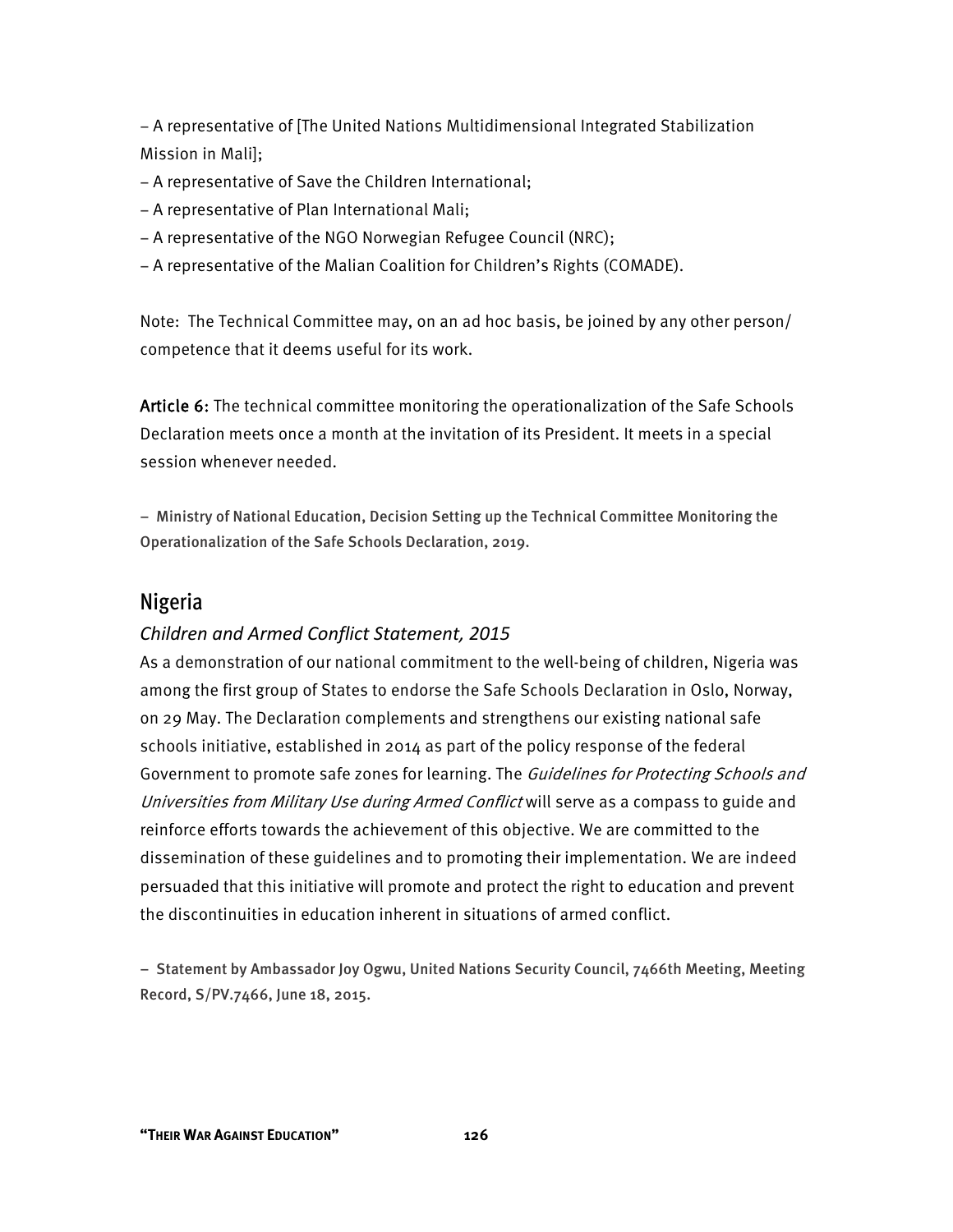#### *Proposed Amendment to Armed Forces Act, 2018*

Section 216(3): No premises or building or part thereof occupied for educational purposes or accommodation of persons connected with the management of school or vehicles and other facilities of educational institutions shall be requisitioned.

− Proposed Amendment to Armed Forces Act, submitted by Ministry of Education-led Education in Emergencies Working Group Nigeria to Minister of Defense, December 5, 2018.

#### *Draft National Policy on Safety and Security in Schools, 2019*

8.1 Having signed and adopted the Safe Schools Declaration and the Guidelines for Protecting Schools and Universities from Military Use During Armed Conflict, Nigeria is obliged to domesticate and operationalise the norms of both instruments for a more robust and effective protection of the security and safety of schools in conflict areas in Nigeria. In view of this, the following guidelines shall be observed in relation to schools in conflict areas or during armed conflict.

#### Functioning educational institutions

8.2 Schools are protected civilian objects under the law of war. As a result, functioning educational institutions are not to in any way to be subjected to military use or used for military purposes. Functioning schools or university include schools on holidays, those temporarily closed outside of normal class hours or those closed during weekends. These categories of schools are not to, under any circumstances, be used in aid of military operations or efforts. Thus, they are not to, either through incentive or force, be evacuated so as to make them available for military use.

8.3 Security arrangement must be put in place by the security forces to ensure the protection of these educational institutions' physical infrastructure, learners/students, teachers and their transit routes. Security forces must also watch over and patrol these institutions, the learners/students and teachers and their transit routes without creating military presence within the schools or within weapons effect distance to the schools or institutions.

#### Non-functioning or abandoned educational institutions

8.4 Abandoned educational institutions are still not be used for military purposes. Where however necessity in terms of self-defence demands or when there is no viable alternative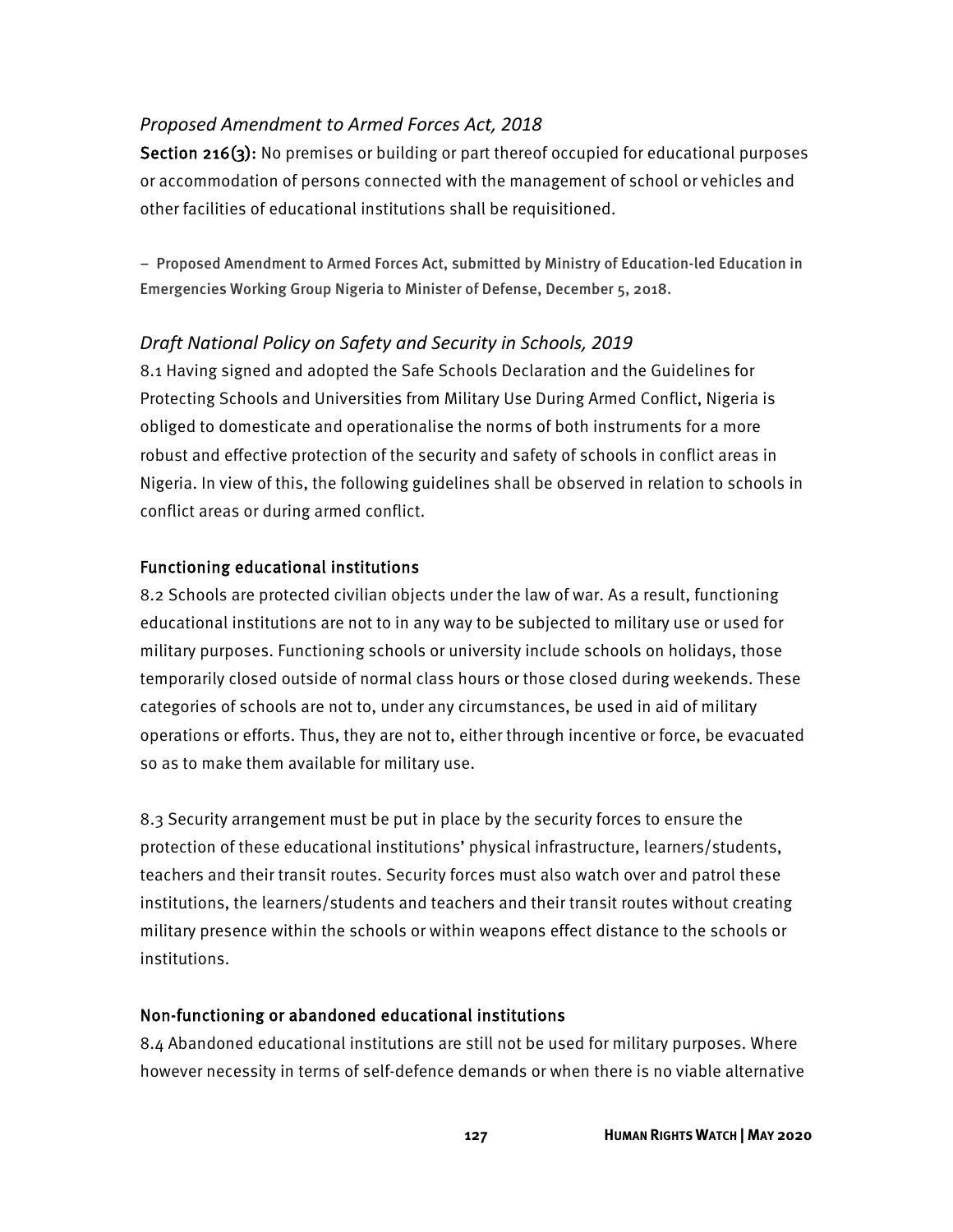to the use of the educational institutions for military purposes, such institutions may be used for military purposes but only for as long as it is necessary to obtain the required military advantage after which security forces and their weapons, munitions and stores, etc. must be evacuated. Upon evacuation, all damages to the schools must be remediated and promptly returned to its civilian character and reopened. Upon reopening, arrangements should be made to protect the school(s), the learners/students, teachers and their transit routes.

#### Educational institutions occupied by security forces or armed belligerents

8.5 All efforts must be taken to cease the use of educational institutions already under occupation by security forces or armed belligerents immediately. Parties to armed conflicts must refrain from attacking occupied educational institutions without giving adequate notice and sufficient time to the other party to cease the military use or occupation of the educational institution(s) in question. And when it has been decided to use force, special care and precautions must be taking to limit collateral damage(s) to the school structures and facilities, to learners/students and to teachers that may be in the schools or environs.

− Federal Ministry of Education, The National Policy on Safety and Security in Schools, draft November 2019.

### Somalia

#### *Vacation of educational buildings by African Union Forces, 2017*

In 2017, in the context of implementing the Declaration, the African Union Mission to Somalia (AMISOM) handed a number of educational buildings back to the authorities, rehabilitating them first, and working with partners to ensure the grounds were clear of explosive remnants.

### South Sudan

### *Order from the Office of the Deputy Chief of General Staff for Political Military Operations, 2012*

1. I am hereby once again repeating my message to all of you about occupation of schools by our army. This act of occupation is deplorable and it is [in] violation of our law of land. Besides, you are depriving our children from the much needed education.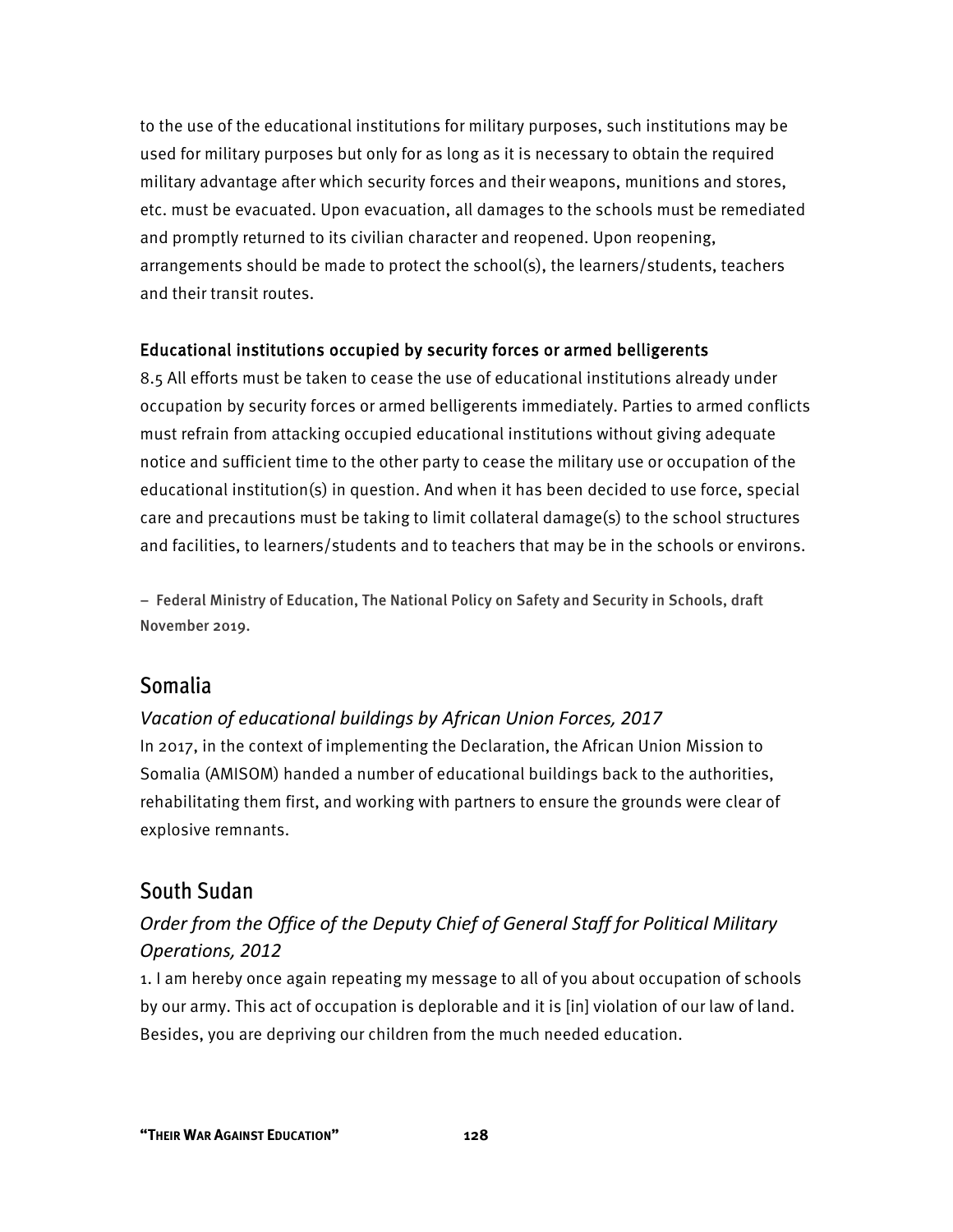2. I hereby order you to urgently evacuate the following schools occupied by the forces under your direct commands.

[List of eight schools, by name, state, county, date occupied, and division occupying school.]

3. Failure to evacuate the above mentioned schools will lead to severe disciplinary actions and the act is a serious violation of the law of our land which shall bear regrettable implications on each of you [divisional commanders].

4. Each division [commander] must report the date of their evacuation of the above mentioned schools within seven days…

5. Remember all eyes are on your immediate action.

− Order from Lt. Gen. Obuto Mamur Mete, Deputy Chief of General Staff for Moral Orientation, April 16, 2012.

### *Directive Order on Child Protection and the Release and Reintegration of Children Associated with the SPLA, 2013*

NOTE: THIS IS A PUNITIVE ORDER. Under this General Order, SPLA ["Sudan People's Liberation Army"] members are prohibited from: … (3) occupying schools. SPLA members violating this Directive ARE SUBJECT TO the full range of disciplinary and administrative measures available under South Sudanese and International Law…

1. PURPOSE: This "Directive-style" General Order … makes clear that … (2) SPLA units and/or soldiers will NOT, under any circumstances, attack, occupy, or use for any purpose schools or school buildings or property.

This General Order announces a ZERO TOLERANCE POLICY: SPLA Members are prohibited from: … (2) occupying schools or using school property for ANY purpose under ANY circumstances. These prohibitions are without exception and unconditional. Any officer, non-commissioned officer (NCO), or soldier suspected of violating this General Order may be tried by court-martial for violating Section 67 of the SPLA Act of 2009 (reference (b)), Disobedience of Lawful Orders…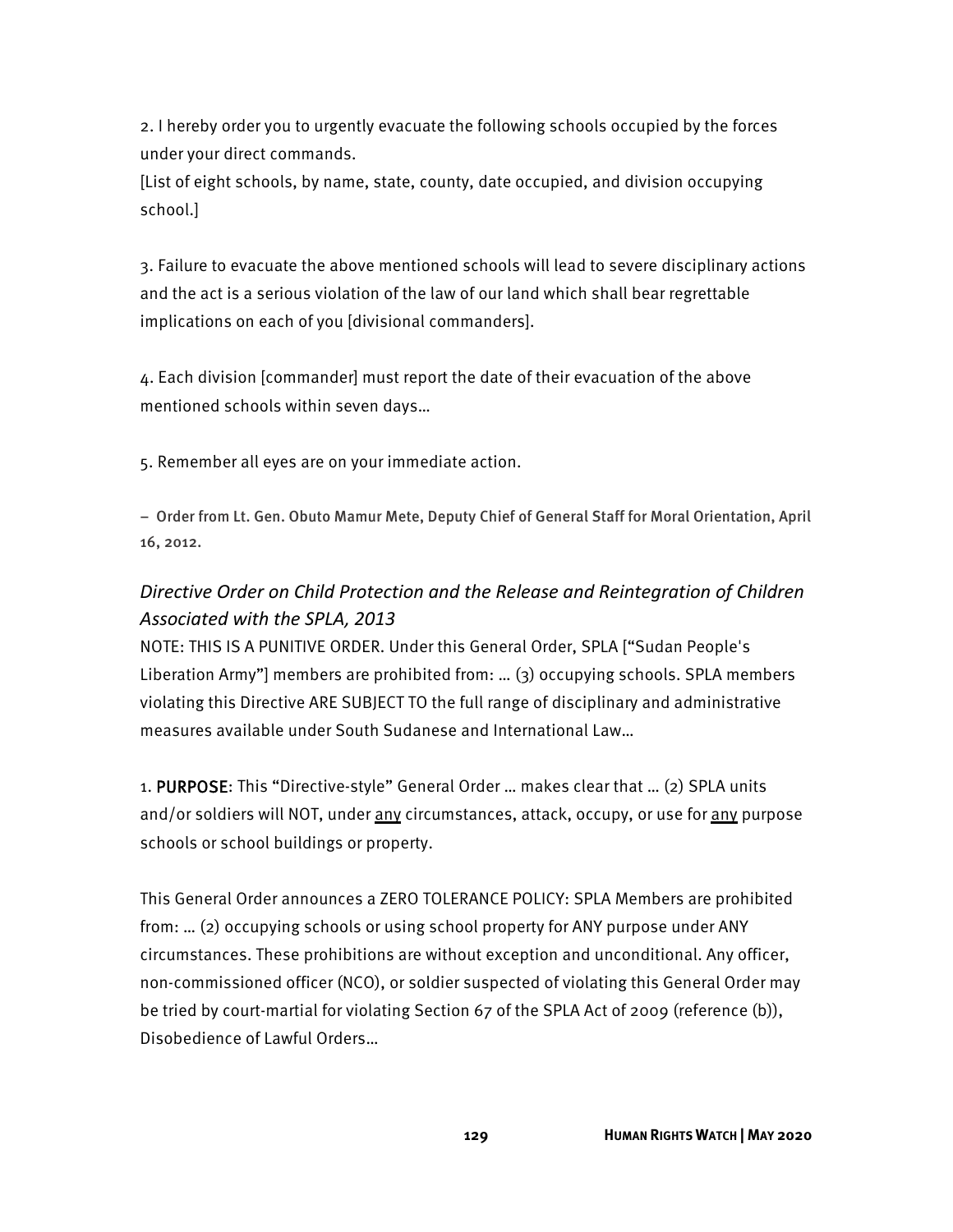#### This is a Punitive Order:

a. When … SPLA forces found to be occupying or using school property, the circumstances of the situation shall be thoroughly investigated…

b. Officers, NCOs, and soldiers suspected of being in violation of this General Order themselves shall be investigated. The officer conducting the investigation shall make a written report of his or her inquiry that sets forth comprehensive Findings of Fact, lists the evidence supporting each Finding of Fact, renders Opinions and a Conclusion concerning the facts underlying the event or events being investigated, and makes Recommendations with respect to the disposition of the case, including whether the situation investigated warrants the taking of administrative or disciplinary action by the Command against any Officer, NCO, or soldier suspected of conduct violating this General Order.

c. A written investigative report that has been reviewed by a judge advocate and endorsed by the commanding officer of the unit involved and by the pertinent Division or Brigade Commander or Directorate senior officer shall be forwarded to the Chief of General Staff via the Head of the SPLA's Child Protection Unit and the Judge Advocate General of the SPLA…

3. GENERAL ORDER. All SPLA members, personnel, and units are unconditionally prohibited from: … Occupying schools, interfering with or disrupting school classes or activities, or using school facilities for any purpose, to include but not limited to storing equipment, billeting, or taking cover from ongoing or prospective enemy attack…

f. Report Required. Within 15 days of the termination of the Grace Period – or Not Later Than 15 October 2013 – Commanders at each echelon of Command are to deliver … a properly completed *Certification*... Commanders failing to submit this report in timely fashion will be subjected to adverse judicial and administrative disciplinary action…

#### Certification…

… I, (Major General/Brigadier General/Colonel/(Rank of Commander) \_\_\_\_\_\_\_\_\_\_\_\_, Commanding Officer of \_\_\_\_\_ (Division/Brigade/Battalion/Company/Platoon), do hereby certify that: …

5. Units under my command are not occupying schools or utilizing school facilities in any way.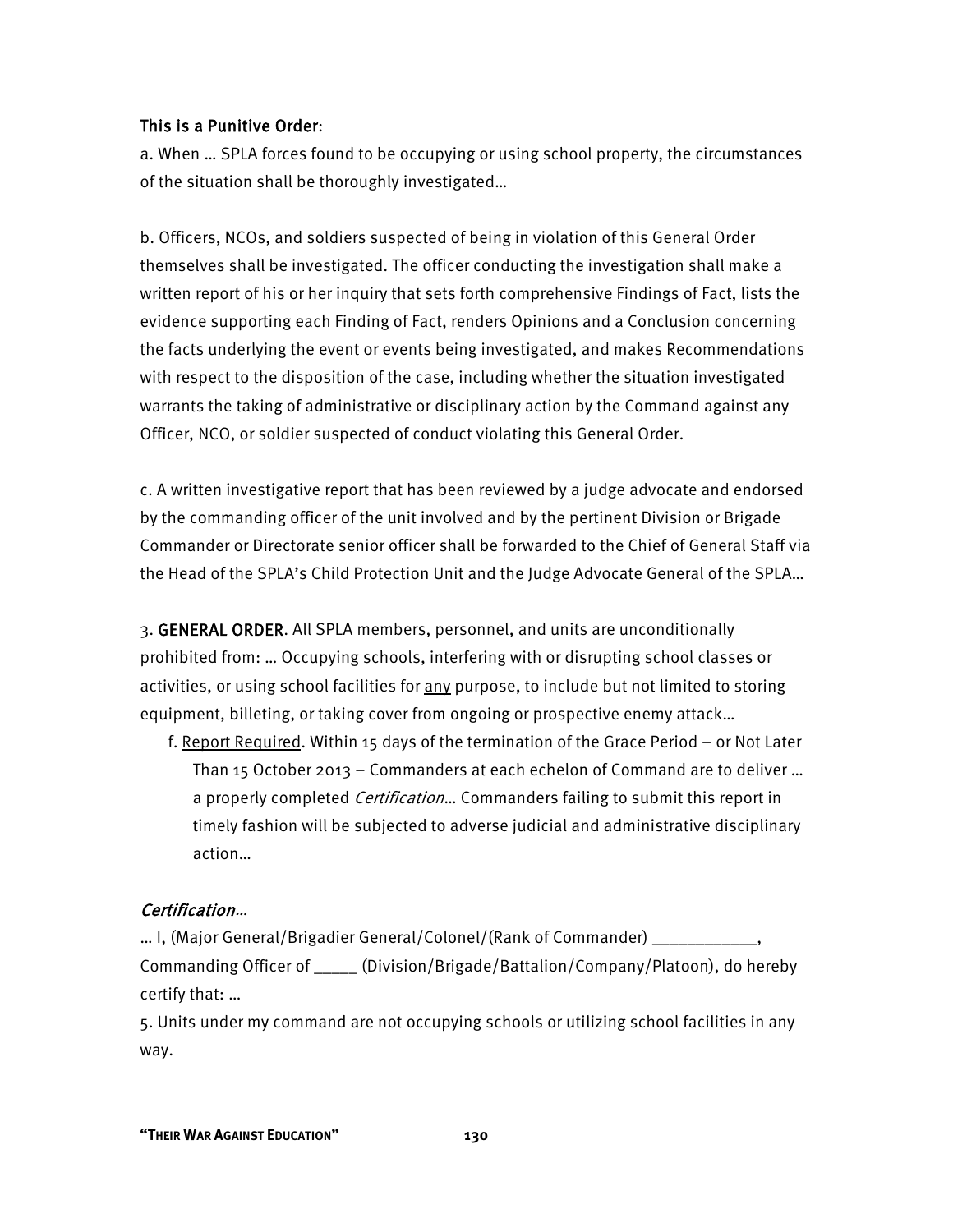CONCLUSION. I hereby certify that the foregoing information and statements relating to the state of personnel under my command have been certified and are true…

− General Order, from General James Hoth Mai, Chief of General Staff, August 14, 2013.

# *Order from the Acting Sudan People's Liberation Army Chief of Staff, 2014* …This message serves to reaffirm the SPLA Commitment as this General order demand that; All SPLA members are prohibited from: …Occupying of using schools in any manner. The SPLA members violating the directives ARE SUBJECT TO the full range of disciplinary and administrative measures available under South Sudanese and International Law…

− Lt. Gen. Thomas Cirillo Swaka, Acting Sudan People's Liberation Army Chief of Staff, 557/9/2014, September 10, 2014.

# *Draft Amendment to Sudan People's Liberation Army Act, 2014* Section 22(3): Occupation of Schools and Hospitals

Occupation of Schools and Hospitals: every SPLA member commits an offence who occupies Schools or Hospitals … which are prohibited commits an indictable offence and liable to: a) Court martial; b) Dismissal from the service; c) Non-judicial punishment; d) Administrative separation from service; e) Administration reduction in grade; f) Relief from command; g) Adverse performance evaluation

− Draft amendment to Sudan People's Liberation Army Act, as per letter of Kuot Jook Alith, Legal Advisor, Ministry of Defense and Veteran Affairs, September 11, 2014.

# *Revitalized Agreement on the Resolution of the Conflict in the Republic of South Sudan, 2018*

Art. 2.2.3.1: "Civilian areas shall be immediately demilitarized. This includes schools..."

− Revitalized Agreement on the Resolution of the Conflict in the Republic of South Sudan, September 12, 2018.